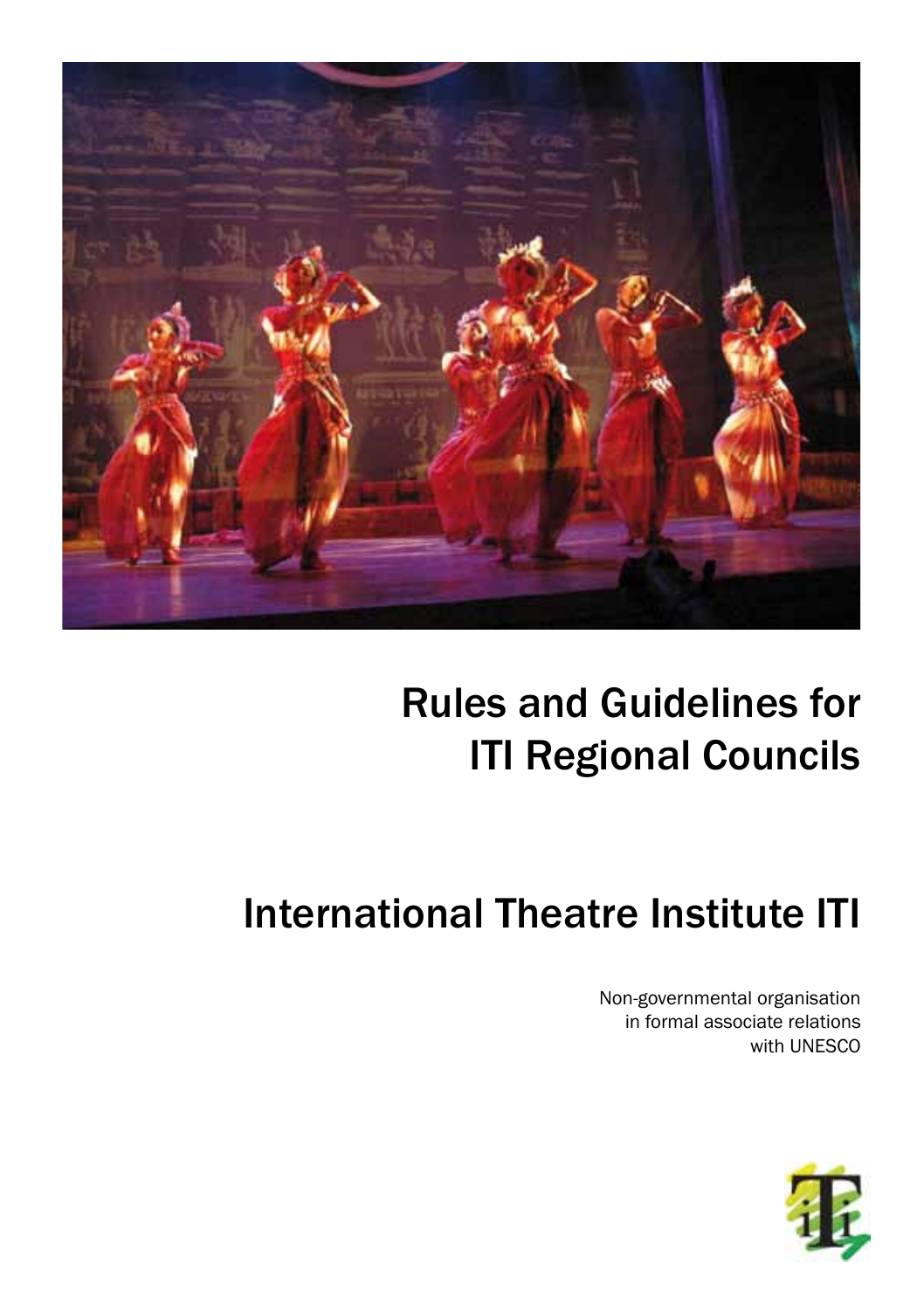#### I. Nature of a Regional Council

A Regional Council of the ITI (which may also be called a Regional Bureau, Regional Forum or Regional Office) is a coordination point of National Centres within the International Theatre Institute for a given region of the world. Through its existence and work it assists and strengthens the ITI and helps to achieve the ITI goals in the region. A Regional Council of the ITI abides by the core values of the International Theatre Institute – inspiration, inclusiveness, collaboration and transparency.

The following rules\* and guidelines\* have been designed to facilitate the work of a Regional Council.

#### II. Rules for ITI Regional Councils

- A Regional Council of the ITI must be elected by the existing A Centres of the region (on a simple majority basis) and the decision submitted for approval to the Executive Council, subject to the approval of the General Assembly.
- The geographic area a Regional Council works in is defined by B the Centres, with the final approval of the Executive Council.
- A Regional Council serves as a coordination point for its region. C
- D A Regional Council coordinates its own activities in the region and is responsible for its own administration.
- E It helps existing ITI Centres in their evolution and development.
- F It scouts for new ITI Centres in countries of its region that do not yet have an ITI Centre and puts parties interested in creating a Centre in touch with the General Secretariat. The latter then follows up on the creation of a Centre.
- G It works closely with the General Secretariat.
- H Before an ITI World Congress, a Regional Council must send a report of its activities to the General Secretariat for publication and information to the ITI network.

#### Guidelines

*Structure, financing*

### III. Guidelines for Regional Councils

*Structure, financing*

- The leadership may consist of president, coordinator, chairman, 1 vice-president, secretary, treasurer, etc.
- 2 It is recommended that a Regional Council abide by the rotation principle. It should regularly change its base and leadership.
- Financing for the hosting of a Regional Council should be 3 the responsibility of the hosting Centre which may cover the travel expenses for the leader as well as administrative costs for coordination. The individual travel expenses for meetings of Council members should be covered by the Centres the members belong to.
- 4 If a Regional Council has own activities, they should be financed jointly by the members of the Council.
- 5 According to the Charter of the ITI, a Regional Council may be dissolved if it no longer functions or has activities that are detrimental to the goals and the Charter of the ITI.

*Activities*

- *Activities*
- A Regional Council of the ITI should: 6
	- organise meetings of the ITI Centres in its region

 $\mathfrak{D}$ 

Rules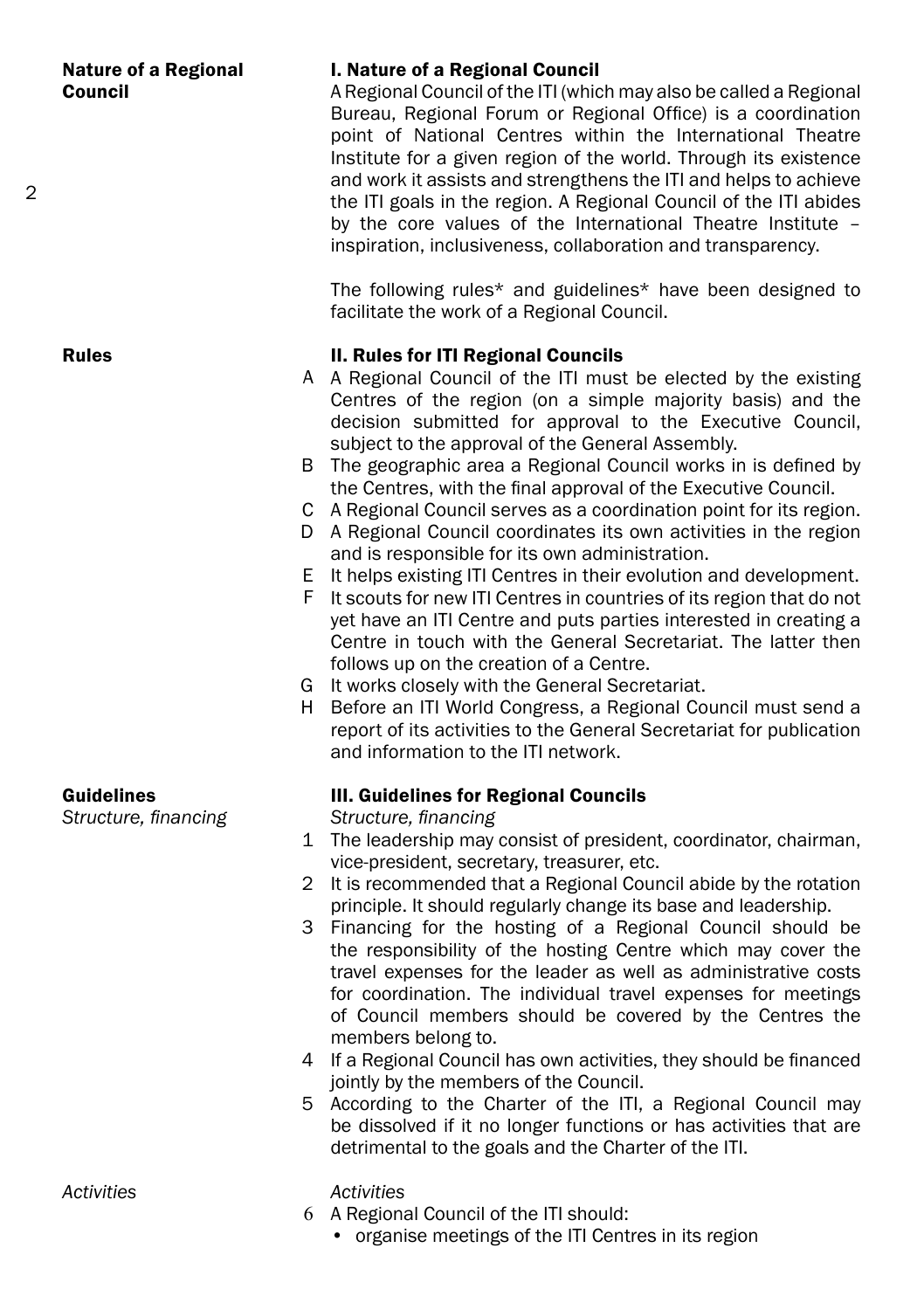• coordinate joint activities of its region and other regions of the ITI*. Communication* A swift communication from a Regional Council to the network 7 or parts of the network is of utmost importance. For the purposes mailing lists as well as newsletters and other means of communication can be used. The leaders of all Regional Councils are expected to be in good contact with each other and with the Executive Council. *ITI World Congress* joint meeting with the General Secretary, President and Vice-Presidents during ITI World Congresses. *Size of a Regional Council* 9 A Regional Council may be small and consist of some countries in a region (example the Nordic Countries, etc.) or may be as large as a continent or part of a continent (Latin America and the Caribbean, etc.) or even larger (Mediterranean Countries). *Communication ITI World Congress Size of a Regional Council*

#### Additional reference

Charter of the ITI

\* *Rule*: a principle or regulation governing conduct, action, procedure, arrangement. *Guideline*: a detailed plan or explanation to guide you in setting standards or determining a course of action.

History: These rules are based on the Charter of the ITI. The draft was prepared by the General Secretary and the Strategic Plan Working Group on Centres (Ramendu Majumdar, Ali Mahdi, Zeljka Turcinovic, Tatiana Azman, Giorgos Neophytou and Tobias Biancone) at the meeting held in September 2009 in Zagreb, Croatia and was modified during the 129th Executive Council session, held in Khartoum, Soudan, in October 2009. Approved by the Execurive Council in November 2009.

© Copyright 2010 International Theatre Institute, UNESCO, Paris, France © Copyright 2010 Photo by Indian Centre of the ITI, India

• coordinate joint activities of its region

- The office bearers of all Regional Councils should have a 8
	-

## Additional reference